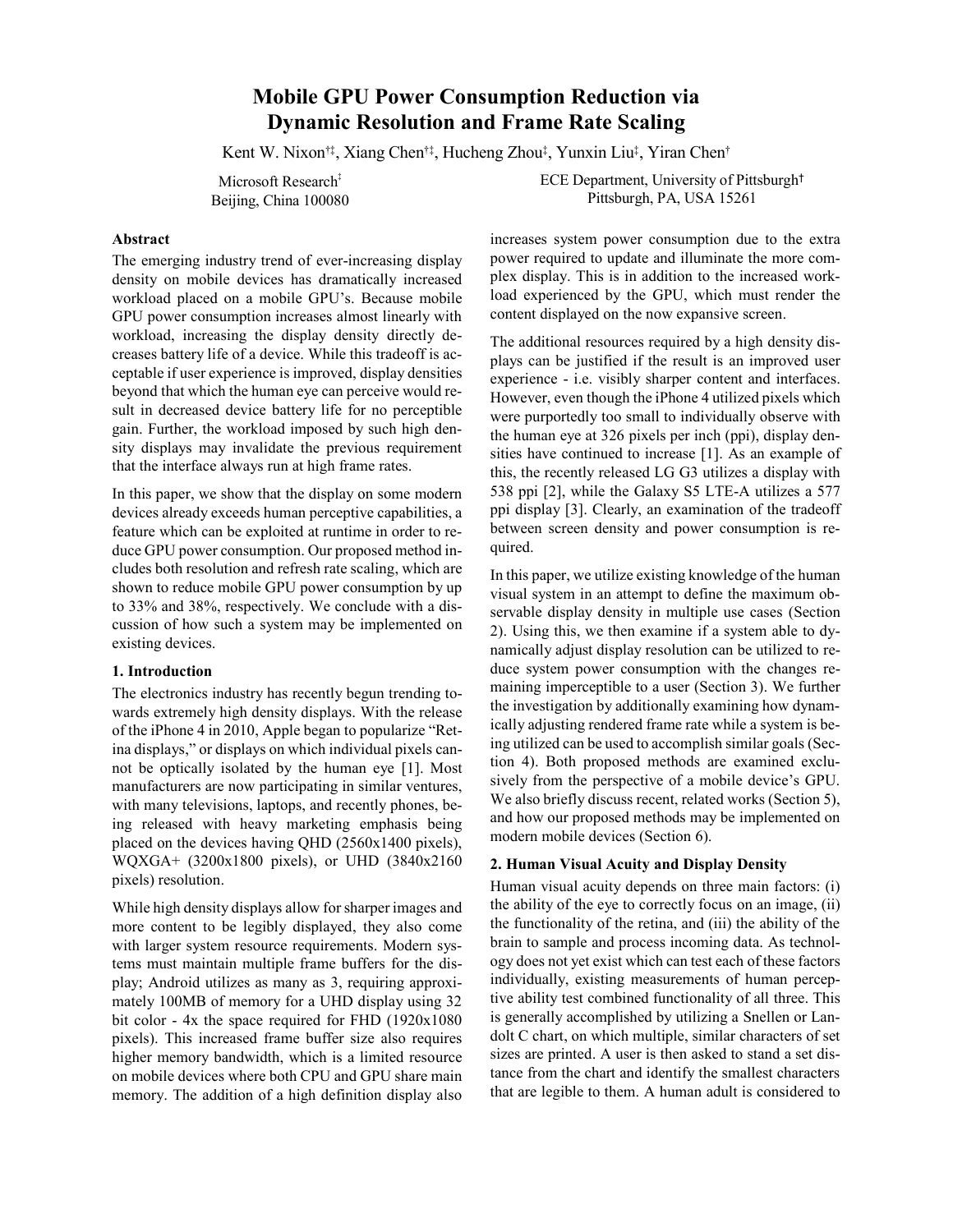have normal vision when they are able to correctly identify 8.86 mm tall characters on the chart when standing 20 feet away.

While these tests provide a useful baseline in attempting to define expected perceivable detail, describing the objects in question in terms of both their real size and distance from an observer quickly becomes tedious, and is also of little use in this case as mobile devices are likely viewed from much closer than 20 feet away. Instead, a more useful method of describing and object's observed size is to define it in angular terms.

An object, depending on its actual size and distance from an observer, takes up a portion of the visual field which can be described in terms of angular size. The observed size of an object relative to a user can be easily and portably described using the equation

$$
\delta = 2 \tan^{-1} \left( \frac{d}{2D} \right) \tag{1}
$$

where  $d$  is the actual size of an object or feature,  $D$  is its distance from the observer (both measured with the same unit), and  $\delta$  is the angular size of the object in radians.

When the characters on the Snellen chart are described in this manner, each one subtends an area of 5 arc minutes (5/60 of a degree) by 5 arc minutes within the subject's field of view. However, the chart is designed so that the very similar characters can only be correctly identified if 25 critical, contrasting subregions within each one is clearly perceived. Each of these subregions is one square arc minute in size, and represents the smallest individually observable detail to a human with normal vision. This provides a quantitative basis for selecting an appropriate display density on a mobile device – each display pixel should, at its smallest, be one square arc minute in size; shrinking pixels beyond that would result in no perceptible benefit.

While it may be relatively simple to create a device with a display density high enough to be held, for example, 8 inches away from a user's face without any pixels being individually visible, recall that angular size of an object depends on both the actual size of the object as well as its distance from an observer. It is unlikely that a real-



**Figure 1: The test bench setup with Monsoon Power Monitor connected to Nexus 4 and Nexus 5.**

world user will always hold a device that exact same distance from their face. With mobile devices especially, the distance a user is from the screen likely varies depending on when and where it is being used. Further, different users likely have different preferences regarding interaction with a device, making the common viewing distance highly varied within a population. Because of this, a more accurate description of real-world use is to define a range of distances that a device is likely to be viewed from. These ranges are defined by industry guidelines and are based on device form factor and size. Table 1 lists these ranges, in addition to the minimum and maximum observable pixel density calculated from this range using Equation 1.

Interestingly, Table 1 indicates that no matter the form factor or viewing distance of the display, pixels become smaller than the smallest human-observable feature long before the display reaches UHD resolution. This means that the emerging industry standard of "4K" resolution is much more beneficial to the marketing departments of electronics companies than it is to any end user.

The table also serves to illustrate that the level of discernable detail changes dramatically as the user moves closer to and farther from the display during normal use. For example, in the best-case scenario (device is farthest from the face), a tablet's GPU need only render images to 40% the number of pixels required in the worst-case scenario (minimum distance from the face) in order to maintain the same perceived level of sharpness.

#### **3. Dynamic Resolution Scaling**

Based on the calculations performed in Table 1, it is clear that existing mobile displays already allow for a level of

| <b>Device</b>  | <b>Viewing Distance</b> |            | <b>Pixel Density</b> |           | <b>Screen Size</b> | <b>Display Resolution</b> |           |
|----------------|-------------------------|------------|----------------------|-----------|--------------------|---------------------------|-----------|
|                | Min                     | Max        | Min                  | Max       |                    | Min                       | Max       |
| <b>Phone</b>   | 8 inches                | 12 inches  | $286$ ppi            | $430$ ppi | 4.7 inches         | 1173x660                  | 1760x990  |
| <b>Tablet</b>  | 10 inches               | 16 inches  | $215$ ppi            | 344 ppi   | 8 inches           | 1498x843                  | 2397x1348 |
| <b>Desktop</b> | 20 inches               | 40 inches  | 86 ppi               | 172 ppi   | 21 inches          | 1573x885                  | 3146x1770 |
| Television     | 84 inches               | 133 inches | 26 ppi               | 41 ppi    | 70 inches          | 1577x887                  | 2496x1404 |

**Table 1: Maximum observable display densities when utilizing devices of varying form factors and holding them the industry recommended distance from the face [4][5]. The right side of the table also includes the display resolution required to achieve this density on an example screen of a given size.**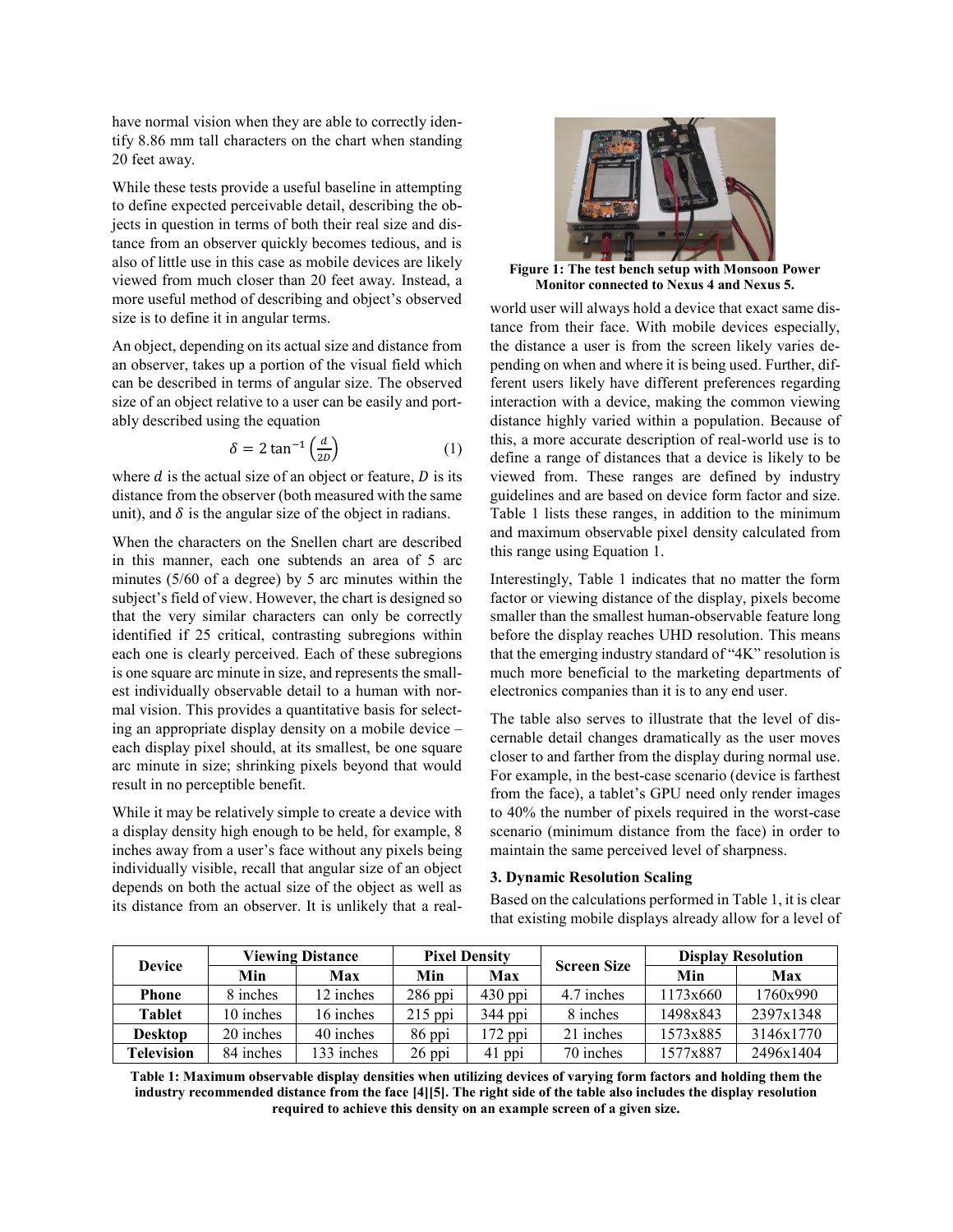detail beyond that perceptible to human beings. Even on devices with comparatively lower density displays, the rendered resolution is likely still over-provisioned when the device is held far from the user's face. This can be used as inspiration for a new power saving technique we term "Dynamic Resolution Scaling" (DRS). This technique reduces the workload placed on a device's GPU by dynamically adjusting the display resolution during use in order to render only the level of detail that is observable given the user's current viewing distance.

To determine if the expected power savings are significant, a test bench is constructed utilizing LG Nexus 4 and Nexus 5 development devices running Android 4.4.2. To record power utilization, each device's battery is removed allowing it to instead be powered by a Monsoon Power Monitor (Figure 1). In both cases, all non-essential applications are removed from the system.

An Android benchmarking application is created which allows for the generation of an arbitrary computational load for both the CPU and GPU. The former is accomplished though a simple busy loop, the latter by creating an OpenGL scene consisting of a single 3D cone composed of a user-designated number of vertices/triangles.

To isolate the power consumed by the GPU, the power utilized by the rest of the system while idling is first recorded. GPU power consumption is then determined by subtracting this baseline from the total system power consumption while a 3D scene is being drawn at 60 frames per second (fps).

Multiple modifications are made at both the application and system level in order to reduce measurement variation. First, the benchmarking application is coded to run with the display of the device turned off, removing any variance from advanced display power scaling techniques. Second, the CPU is kept in an active state via a wake lock, and all cores but one are disabled. Dynamic voltage and frequency scaling are disabled for both the CPU and GPU to provide a more stable power profile while the tests are being conducted. Finally, all tests are conducted with airplane mode enabled and sound output disabled on both devices.

As Android 4.4.2 is OpenGL ES 2.0 compatible, both the vertex and fragment shaders of the GPU are programmable. Vertex shaders govern calculations that are performed for each vertex in a 3D scene, while fragment shaders define operations performed for each output pixel. In the benchmarking application, vertex shaders perform 9000 floating point operations per vertex, while the fragment shaders simply assign a previously calculated color value to each pixel. The artificial load was added to the vertex shaders as without it, it was found that memory bandwidth became the GPU's bottleneck far before possible floating point operations per second (FLOPS). Conversely, fragment shader complexity was kept artificially low so that collected data would represent the lower bound of power reduction possible through DRS.

Figures 2 and 3 display the data gathered while utilizing the benchmarking application. In each figure, the GPU utilization when rendering to different density displays is recorded for scenes of varying complexity (number of triangles). As may be expected, a higher resolution display results in higher GPU utilization, indicating that a dynamic resolution scaling scheme would serve well to reduce system power consumption. It is interesting to note that, based on the utilization results in Figure 2, the graphics hardware or drivers on the LG Nexus 4 have been specifically optimized for rendering at the display's native resolution of 768x1280, or 317 ppi. In such a case, DRS would actually increase GPU power consumption, even if display density was reduced. However, as the data recorded from the Nexus 5 shows no sign of similar optimizations, it is concluded that this is either a special case, or that more recent and complex device designs have abandoned such low level optimizations.

Using the power consumption data recorded at the same time as GPU utilization, it is possible to compare the total power cost that increasing display density incurs on





**Figure 3: Recorded GPU utilization for Nexus 5 for different screen resolutions.**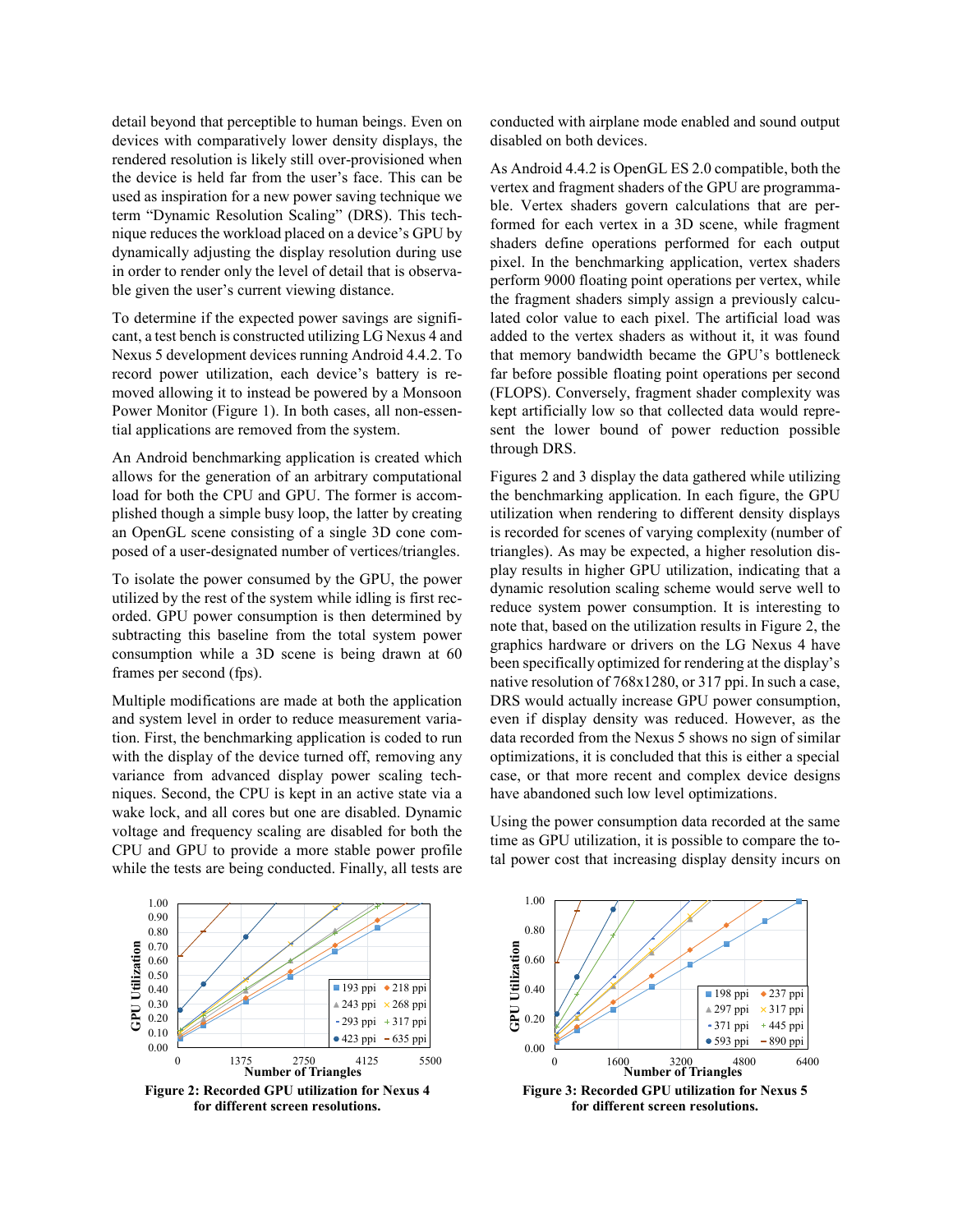

the GPU. Figures 4 and 5 show the power consumption of the Nexus 4 and Nexus 5 GPU when rendering at different densities. In each case, the power consumed by each device is normalized about the power required to render to the lowest tested display resolution. This is done in order to simplify comparison between the power levels, and because actual power consumption would likely vary greatly between different devices. Again, as expected, power consumption increases along with display density. It is interesting, however, to combine this data with the values in Table 1, as it is then possible to determine the difference in power cost from when each phone is held the minimum to the maximum distance away from the face (286 ppi to 430 ppi). For the Nexus 4, this incurs an increase of anywhere from 36-50% in the GPU's power envelope, and anywhere from 12-31% for the Nexus 5. Again, it is worth mentioning that these results are the lower bound of what would be observed in real-world situations as the fragment shaders have remained artificially simplified.

## **4. Dynamic Refresh Rate Scaling**

A further source of GPU load is the target frame rate the system attempts to render at. By default, the Android operating system runs natively at 60 fps. This provides for a very smooth and "buttery" user experience, yet incurs a high overhead in power costs as the GPU must actively render the application or user interface 60 times per second. This problem is compounded with the with new, high resolution displays which require far more calculations and resources to populate.

Given these concerns, it may not be entirely required or even necessary to always update the display at 60 fps. While 60 fps may remain in place while a device has an excess of both system resources and battery power, the frame rate could be reduced in restrictive cases. A "Dynamic Frame Rate Scaling" (DFRS) system is proposed that will use information gathered regarding individual usage patterns to intelligently reduce system frame rate in order to maximize battery life. Such a case could occur



when, for example, a mobile device falls below 10% battery power remaining. On this trigger, the system could reduce the target frame rate from 60 fps to 30 fps, impacting user experience but increasing the usable lifespan of the device.

While a reduction in frame rate from the proposed system may be noticed by a particularly perceptive user, the industry has shown that users will be willing to accept it if they gain something in return. For example, while most modern games run at 30 fps on console and films are shown at only 24 fps, users accept it as in return they gain increased image quality and graphical fidelity.

To verify that a significant amount of power would indeed be saved by such a method, the benchmarking application utilized to record the data in Section 3 was modified so that it could be set to render the 3D scene at either 15, 20, 30, or 60 fps. GPU utilization and power consumption were then recorded at each frame rate when rendering a scene at the device's native resolution, and are shown in Figure 6. As may be expected, rendering at 60 fps required 2x the processing time as rendering at 30 fps, 3x rendering at 20 fps, and 4x rendering at 15 fps.

Although rendering at 60 fps fairly predictably required 4x the processing time as rendering at 15 fps, it only required between 1.6x and 3.0x as much power, as can be seen in Figure 7. Even with this being the case, a reduction from 60 fps to 30 fps still causes, on average, a 38% decrease in GPU power consumption.

#### **5. Related Work**

In [6] and [7], the authors provide a detailed analysis of the effects of display resolution and refresh rate on users playing a PC game or watching television. In [8] it is proposed that lower frame rates may lead to system power reduction, while in [9] and [10] it is explicitly demonstrated that this is the case.

The methods in our paper more thoroughly investigate a mathematical relationship between perceived detail and display density. DRS and DFRS also more directly focus